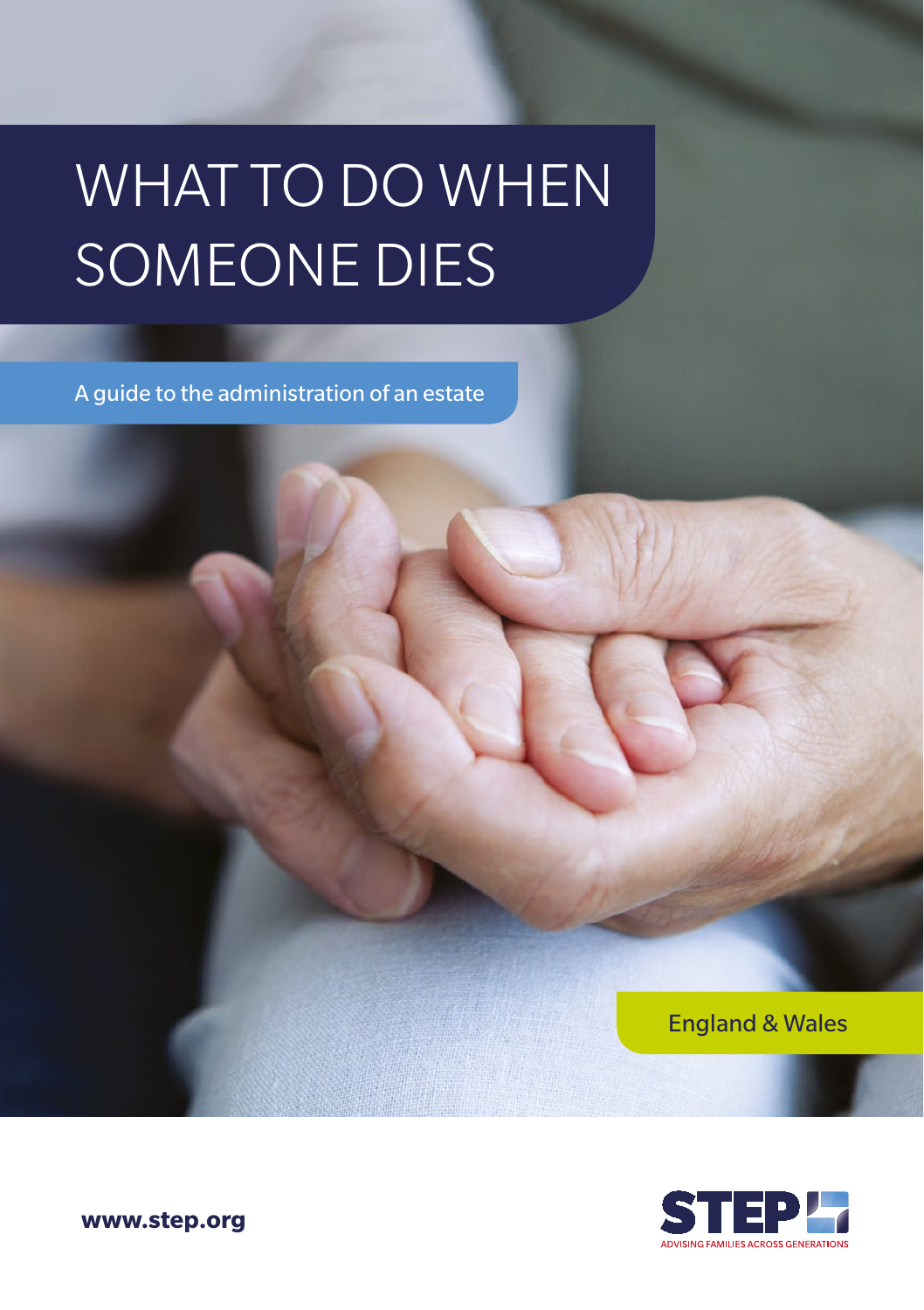### The death of a relative or close friend is a difficult time even before you start thinking of dealing with the deceased's financial affairs.



Most people will never have been involved with an 'estate' previously and can become confused by a host of legal terms and procedural matters. It is hoped that this guide will give an idea of the steps that have to be taken and help ease the process whether you are an executor, administrator or beneficiary and whether or not professional advisors are involved. There is also a short explanation of some of the legal terms that may be encountered. No two estates are the same, so what is explained may not be applicable in every case and only applies to England and Wales.

### FIRST STEPS

Initially, death must be registered with the Registrar of Deaths and the funeral arranged. If there is a will it needs to be examined for any specific wishes of the deceased in relation to the funeral. The will is usually lodged with the deceased's solicitor, bank or other professional advisor or may be with their own papers. The will appoints one or more executors who will be responsible for putting into effect the wishes of the deceased expressed in the will. If there is no will, administrators are appointed by the Court to deal with the estate. They are usually the persons entitled to the estate under a set of rules laid down by law that take the place of a will, known as the Rules of Intestacy. If the appointed executor has died or is unwilling or unable to act, then administrators are again appointed to carry out the terms of the will in their place.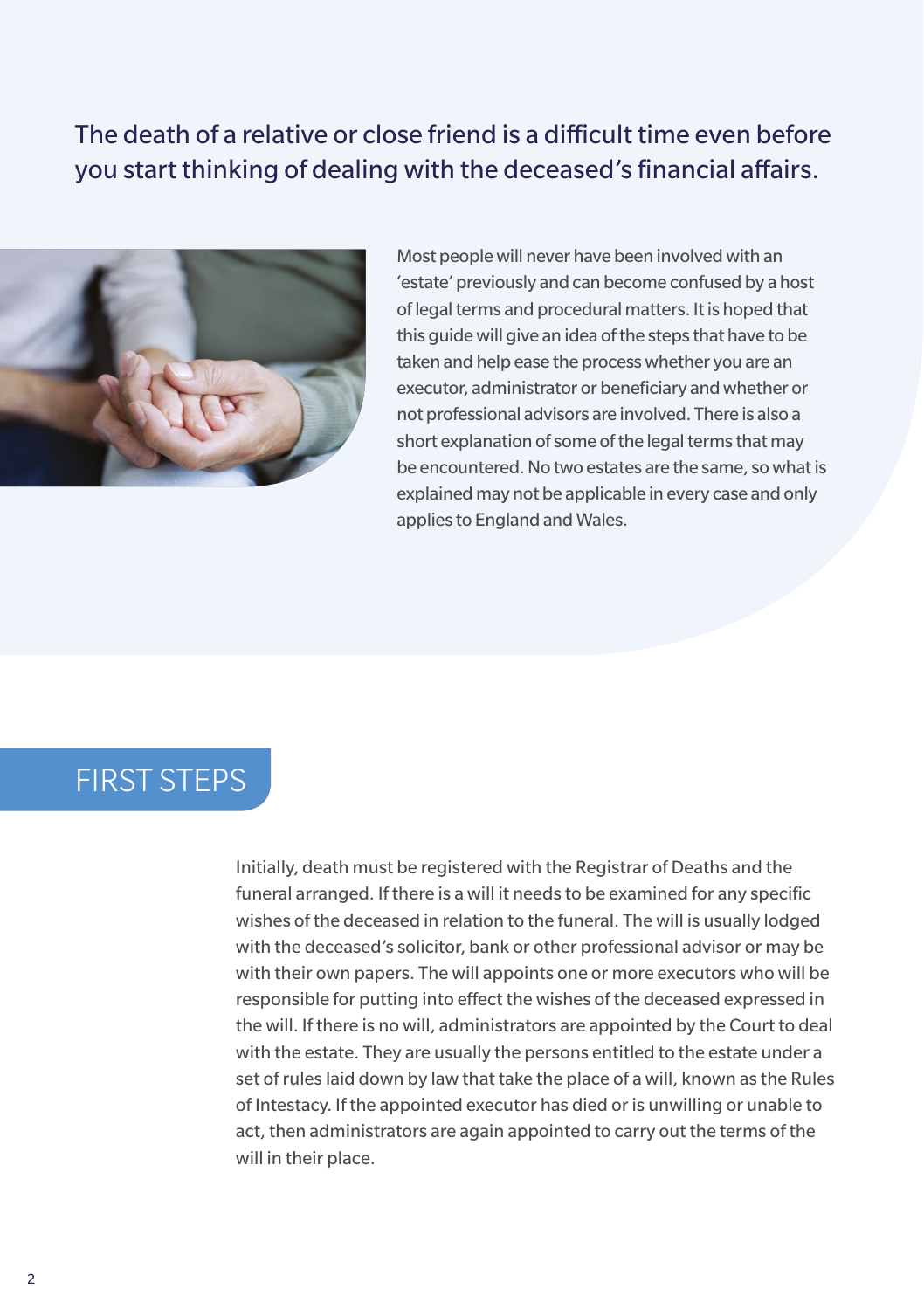### ASCERTAINING DETAILS OF THE ESTATE

The deceased's personal papers and any electronic records need to be examined to find out what they owned. Their last income tax return is a very useful source of information. Unless the estate is small, the executors or administrators will not be able to gain control of the assets without producing the grant of probate or letters of administration. This is the legal confirmation of the validity of the will and the right of the person(s) to whom it is granted to deal with the estate, commonly referred to as 'probate'.

Before probate is granted, the executors or administrators are required to make a return of capital assets to the tax authorities for the purposes of inheritance tax (often called death duties). It is necessary to ascertain the value of each asset, such as bank and building society accounts, insurance policies and stocks and shares, or in the case of freehold or leasehold property and furniture and jewellery, to obtain a professional opinion as to its value.

It is also necessary to consider financial transactions made during the deceased's lifetime because if these are in the nature of gifts they may need to be disclosed for inheritance tax purposes. Similarly, any jointly held assets or other property in which the deceased had a financial interest, such as a partnership or trust, must be considered as they may need to be included when inheritance tax is assessed.

Anything owed by the deceased, such as household bills, mortgages, loans and funeral expenses, are liabilities of the estate and are allowable deductions against inheritance tax. Banks will usually arrange for the funeral account to be paid from the deceased's account before probate. If there is a property that is unoccupied, steps should be taken to ensure its security and the insurance position checked.

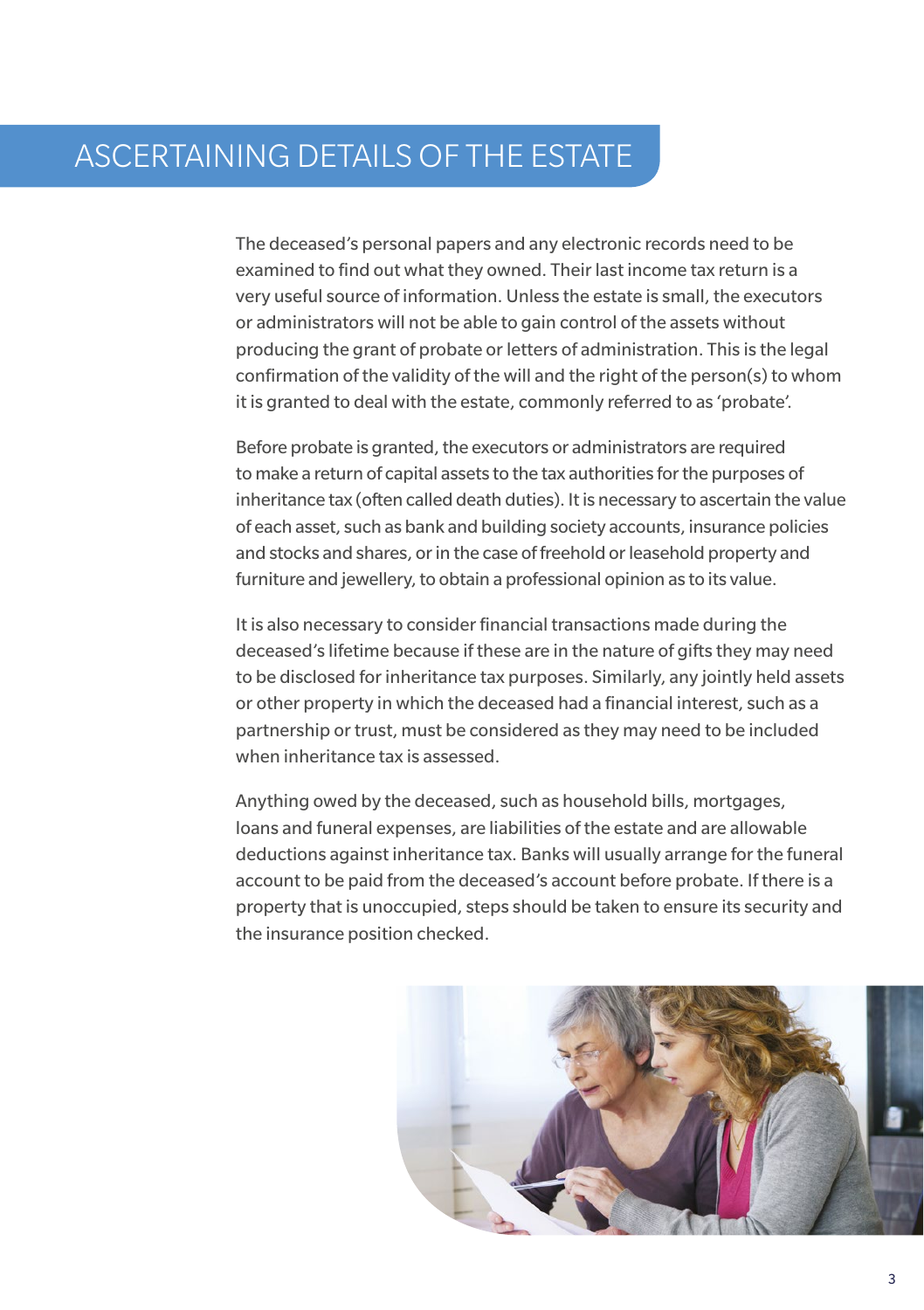Once the assets and liabilities of the estate have been established, the application for probate can proceed. At this point, inheritance tax has to be paid on the basis of the return referred to above, except that tax on any land and certain other assets may be deferred. Banks and other financial institutions are usually prepared to release the deceased's own funds for this purpose, although it may sometimes be necessary for the executors or administrators to arrange a loan.

When the Probate Court receives confirmation that the inheritance tax has been paid, the issue of the grant will proceed. Any wills or codicils are retained by the Court to become a matter of public record, but the grant of probate will include a copy.

## COLLECTING THE ASSETS

Once the grant has been issued, it has to be registered with the holders of the assets, e.g. banks and company registrars. If these are numerous, to facilitate the process, the Court will, for a small charge, issue certified copies. Once the assets have been released, the liabilities of the estate can be paid.

If there is a property in the estate and it is to be sold then this will probably involve the appointment of estate agents to handle the sale. There is no reason why this should not be arranged prior to the grant, although this will be required before completion of the sale can take place.

Similar considerations apply if there is furniture or jewellery to be sold when the services of auctioneers may be appropriate.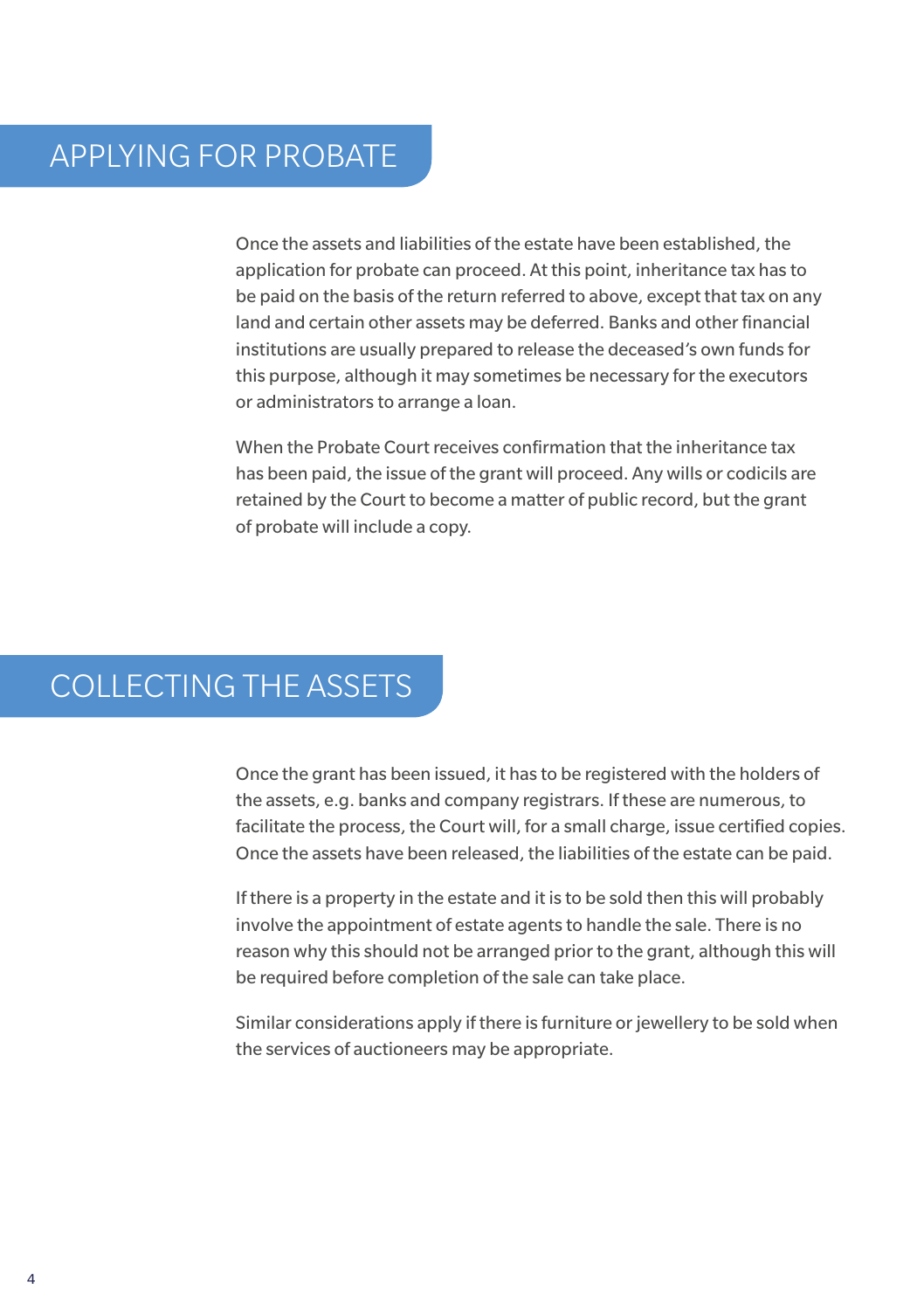## **BENEFICIARIES**

These are the people entitled to share in the estate either in accordance with the terms of the will or under the Rules of Intestacy. There are various types of beneficiary (sometimes called legatees), depending on whether they are entitled to a fixed cash sum, a particular item such as jewellery or a share of what is left (residuary beneficiary).

It is normally considered courteous and good practice for the executors or administrators or professional advisors on their behalf to notify beneficiaries of their entitlement. Residuary beneficiaries should be given a copy of the will and details of the assets and liabilities of the estate, as ultimately the executors or administrators have to account to them for what has happened to the estate.

### DISTRIBUTING THE ESTATE

Before distributing the estate, the executors or administrators may wish to consider advertising in accordance with the *Trustee Act* to protect against unknown claims. They may also wish to consider the possibility of claims under the *Inheritance (Provision for Family and Dependents) Act*.

Once the executors or administrators have gained control of the assets they must pay the liabilities and may then consider distributing to the beneficiaries. They will first need to assess what reserve to make to cover the remaining outgoings, such as any taxes and the expenses and costs of dealing with the estate.

It is usual to discharge the cash legacies and the specific items before making payments to the residuary beneficiaries as the former have a higher priority.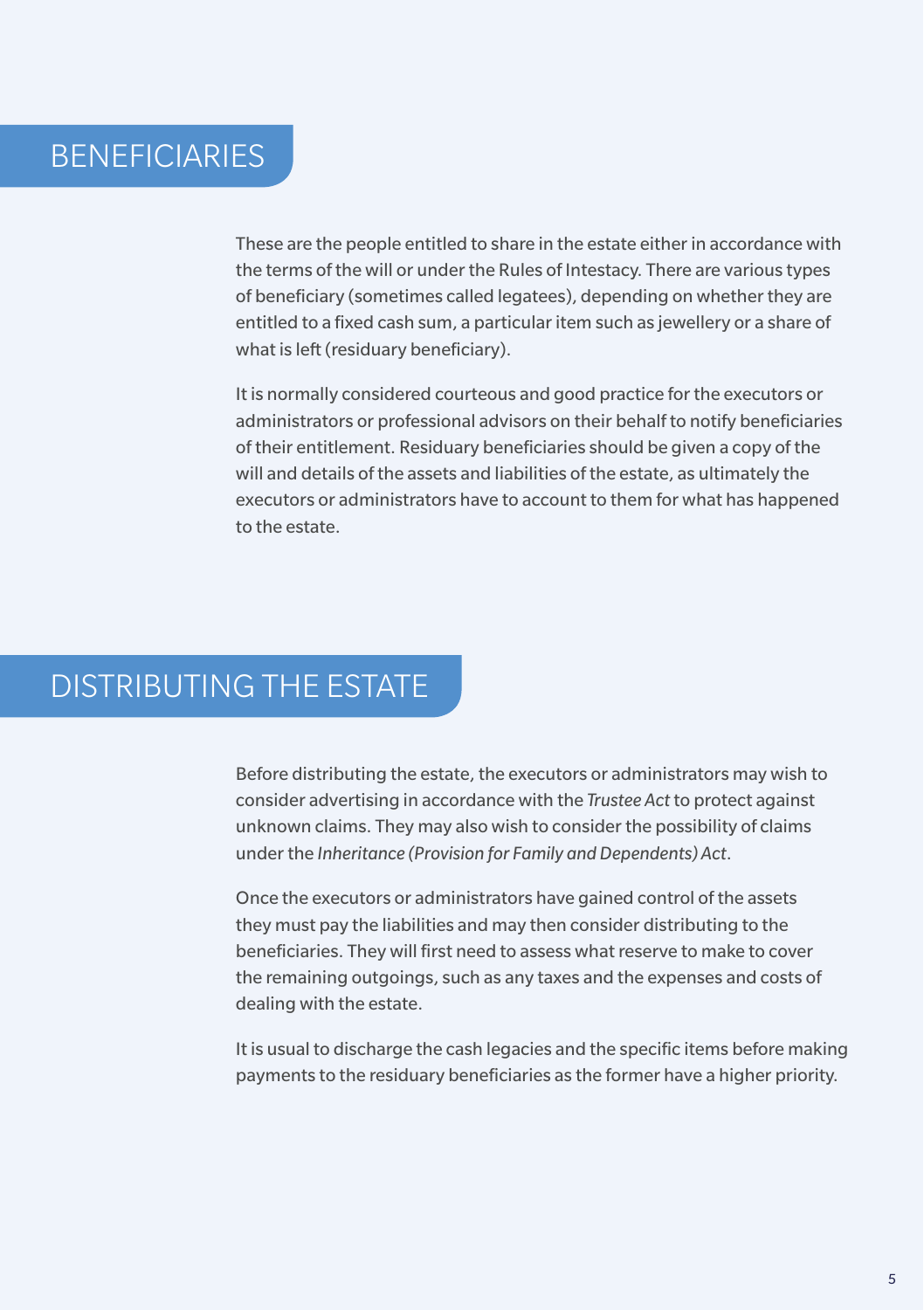### OTHER MATTERS

The deceased's income tax affairs have to be completed and this is a matter that should be initiated at an early stage. If an accountant or other advisor had been employed by the deceased, it is usually practical to arrange for them to complete this.

Assets abroad can often involve legal formalities in the country concerned, including tax. It is usually necessary to appoint lawyers or other agents there to deal with such aspects and this can lead to considerable delay in finalising the estate.

### AND FINALLY

Once all the assets and liabilities have been established and the income tax position finalised, a final return can be made to the inheritance tax authorities, who in the meantime may well have raised queries on what was previously submitted. Once paid, a formal letter or certificate of clearance will be issued. The distribution of the estate can then be finalised including the estate's own income tax return and payment made to the residuary beneficiaries. The executors or administrators should then prepare a full statement of account showing how they have dealt with the estate. The residuary beneficiaries are entitled to a copy of this.

If the estate is not to be distributed because some or all of it is to be held in trust under the terms of the will or Rules of Intestacy, or because there are minor beneficiaries, then it is at this stage that the duties of the trustees commence. The trustees will usually be one and the same as the executors or administrators.

In conclusion, it is never possible to say precisely how long the administration will take because this depends on the nature of the assets and what arises. If there is a business to wind up or claims against the estate involving legal proceedings then it may become protracted. It is hoped that this brief outline will assist in guiding you through the process.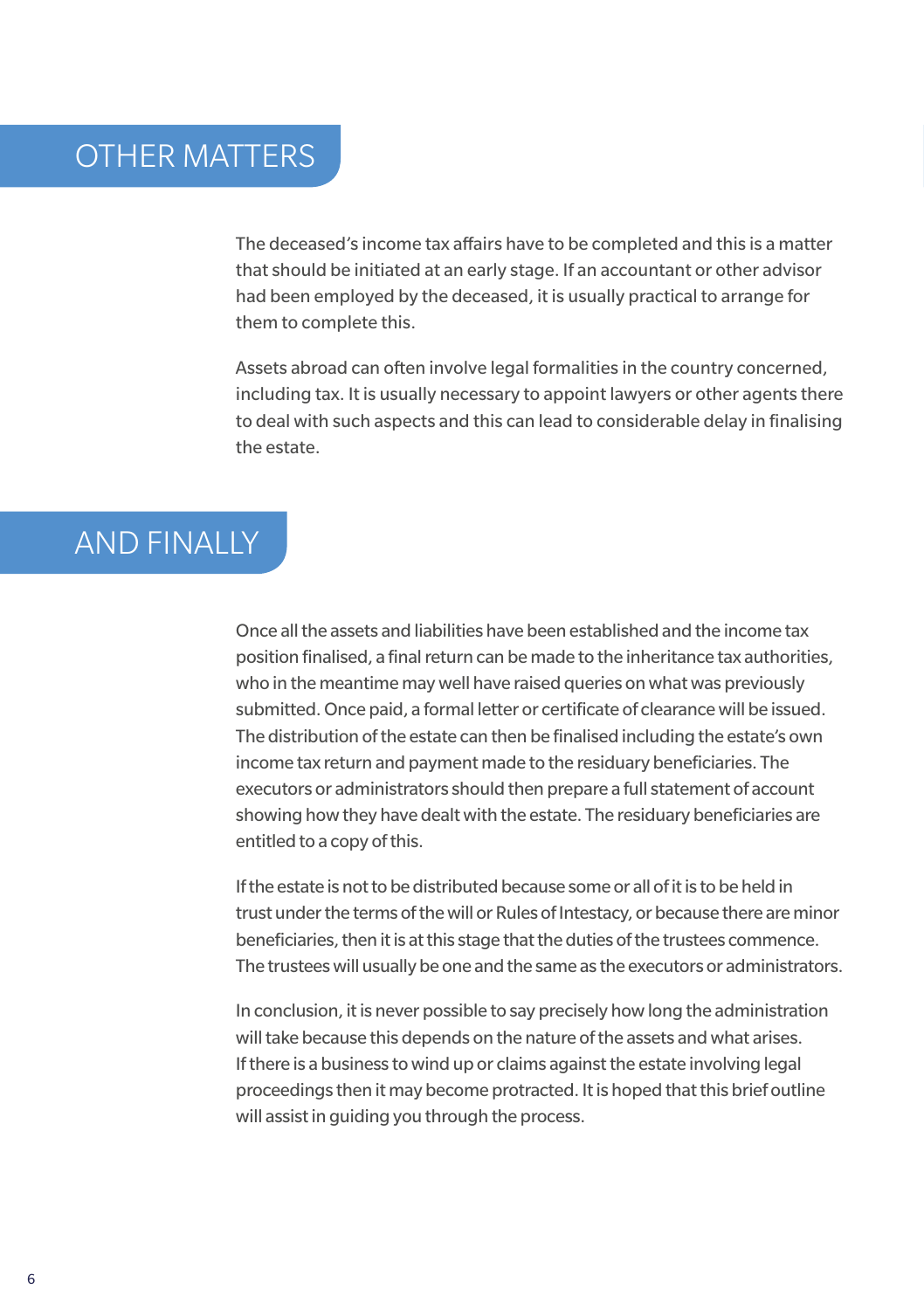# SOME COMMON LEGAL TERMS EXPLAINED

#### **Administrator**

The person(s) appointed to distribute the estate if someone dies without a valid will or without appointing executors or if the appointed executor is unable or unwilling to act

#### **Bequest**

A term sometimes used instead of legacy

#### **Codicil**

A separate document amending the terms of an existing will

#### **Estate**

All the assets of a person at the time of death

#### **Executor**

Person appointed to put into effect the terms of a will

#### **Intestate/Intestacy**

When a person dies without a valid will they are said to be intestate. The estate is then distributed according to statutory regulations called the Rules of Intestacy.

#### **Legacy**

A gift under the terms of a will

#### **Letters of Administration**

Official acknowledgement by the Court of the appointment of administrators

**Pecuniary Legacy** A fixed sum of money given by will

#### **Personal Representative**

Generic term for executors and administrators

#### **Probate (Grant of)**

Official confirmation by the Court of the validity of a will and the executors named in it

#### **Probate Court**

A division of the High Court but not a Court in the popular concept – there are no judges and juries. Rather it is an administrative office staffed by Civil Servants. The main office is in London with branches around the country.

#### **Residuary Beneficiary**

The person(s) who receive what remains of an estate after all other legacies, liabilities, tax and expenses have been paid.

#### **Residue**

The remainder of the estate after all specific and pecuniary legacies, liabilities, tax and costs have been met.

#### **Specific Bequest**

A gift of a particular item (not money) given in a will

#### **Testator/Testatrix**

The person making a will (male/female)